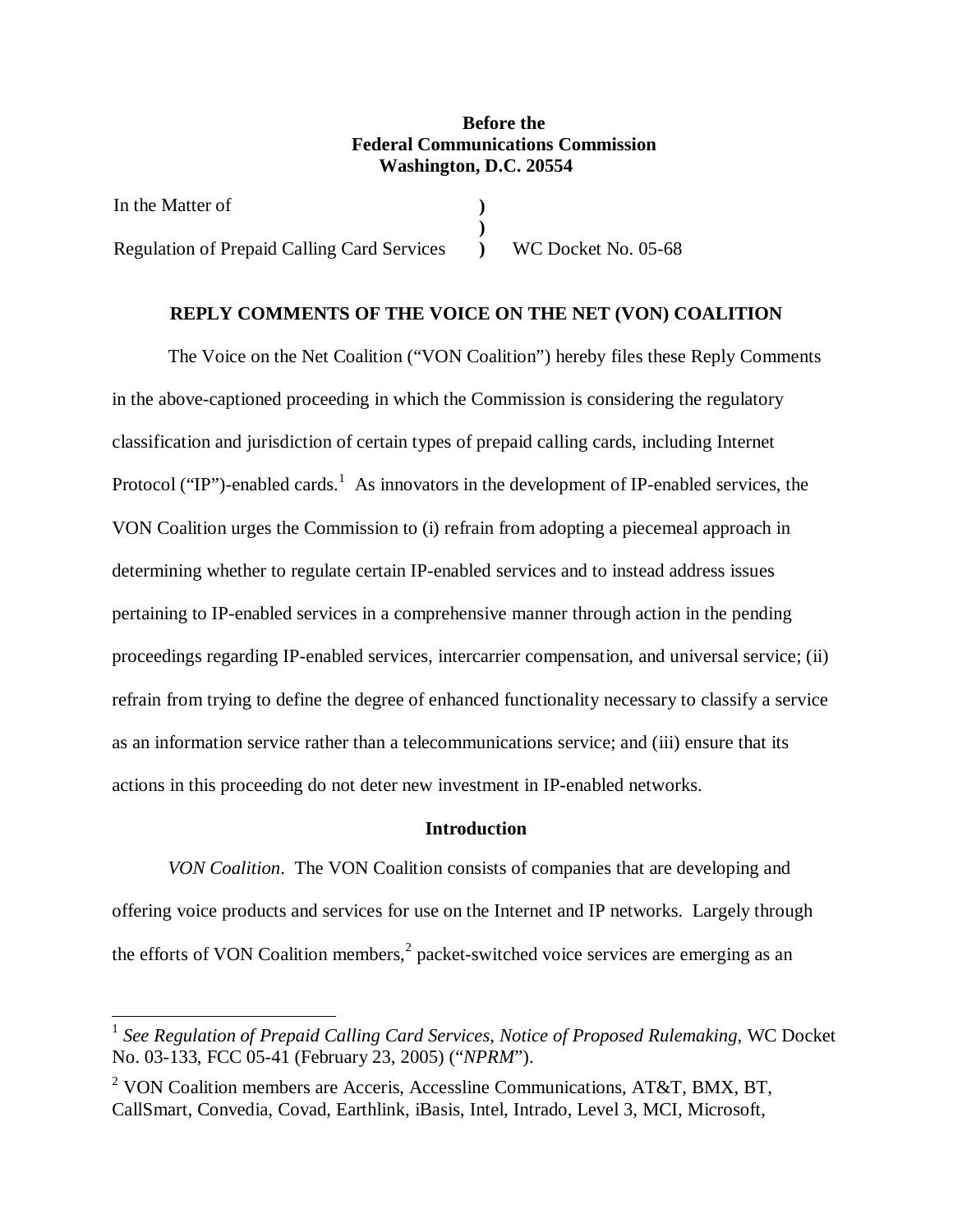exciting new technology benefiting consumers throughout the world. Since its inception, the VON Coalition has consistently advocated that federal and state regulators maintain current policies of refraining from extending legacy regulations to Internet services.<sup>3</sup>

*NPRM*. In February 2005, the Commission issued a decision declaring that a certain calling card service provided by AT&T was a telecommunications service as defined by the Communications Act.<sup>4</sup> During the course of the proceeding leading to this decision, AT&T presented evidence regarding two other types of prepaid calling card services which it argued qualified as enhanced rather than telecommunications services. One service allows customers to listen to additional information or perform additional functions before listening to an advertising message. *NPRM* ¶ 38. The other service uses IP transport for a portion of the call ("IP-in-themiddle"). *Id*. In the *NPRM*, the Commission concludes that it would serve the public interest to determine the regulatory regime for these variations of prepaid calling cards in a comprehensive rather than a piecemeal manner. *Id*. The Commission seeks comment on whether the calling card services proposed by AT&T are more appropriately classified as telecommunications or information services. *Id*. ¶¶ 39-40. The Commission also asks commenters to address how to distinguish between telecommunications and information services for other prepaid calling card services that incorporate features not specifically addressed in the *NPRM*. *Id*. ¶ 41. For example, the Commission seeks input as to whether offering a menu of options to access information is sufficient for the service to qualify as an information service or whether instead the information made available must be "more integral" to the underlying telecommunications

<u>.</u>

Mobilepro, Multi-Link, New Global Telecom, PointOne, pulver.com, Skype, Texas Instruments, T-Mobile, USA Datanet, and VocalData.

 $3$  More information about the VON Coalition can be found at http://www.von.org.

<sup>4</sup> *See AT&T Corp. Petition for Declaratory Ruling Regarding Enhanced Prepaid Calling Card Services, Order*, FCC 05-41 (February 23, 2005) ("*AT&T Declaratory Order*").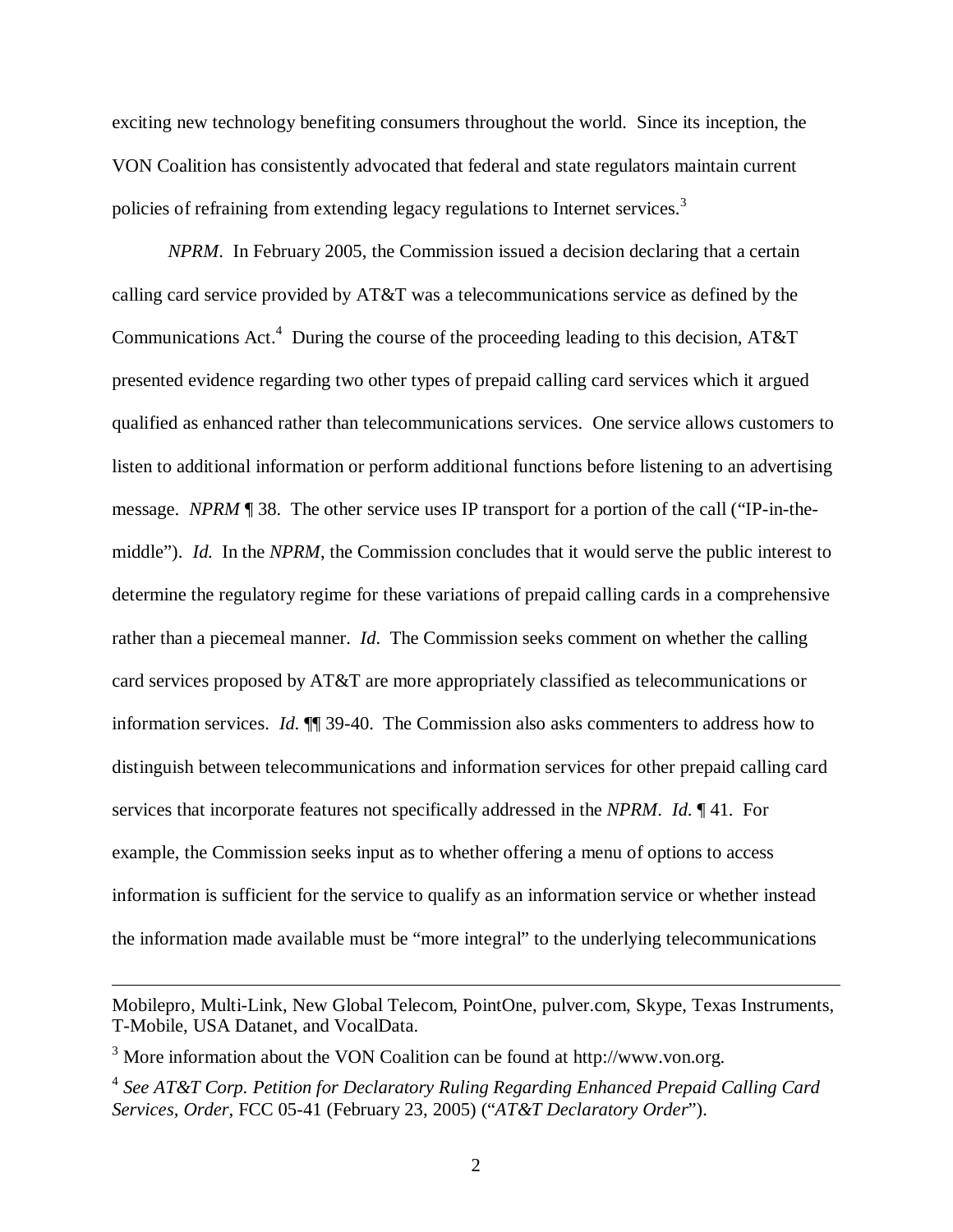service. *Id*. ¶ 39. To the extent a particular calling card service is classified as a telecommunications service, the Commission seeks comment on whether to assert exclusive federal jurisdiction over the service. *Id*. ¶ 42.

## **Discussion**

# **I. THE COMMISSION SHOULD ASSESS INTERCARRIER COMPENSATION AND UNIVERSAL SERVICE FOR IP-ENABLED SERVICES IN A COMPREHENSIVE MANNER**

 The issues raised in the *NPRM* pertaining to IP-enabled calling cards are inextricably intertwined with issues the Commission is already considering in the pending IP-enabled services,<sup>5</sup> intercarrier compensation,<sup>6</sup> and universal service proceedings.<sup>7</sup> The Commission has no rational basis for carving out IP-enabled calling cards for special consideration among the myriad of IP-enabled services. Such a piecemeal approach to addressing the regulatory status of IP-enabled services only leads to further uncertainty for the IP-enabled industry. While the Commission concludes that it is in the public interest to assess the regulatory regime for variations of prepaid calling cards in a comprehensive manner, ${}^{8}$  the same is true for all IPenabled services, of which IP-enabled calling cards are just a subset.

 $\overline{a}$ <sup>5</sup> *See IP-Enabled Services, Notice of Proposed Rulemaking*, WC Docket No. 04-36, FCC 04-28 (released March 10, 2004).

<sup>6</sup> *See Developing a Unified Intercarrier Compensation Regime*, CC Docket No. 01-92, *Further Notice of Proposed Rulemaking*, FCC 05-33 (March 3, 2005).

<sup>7</sup> *See Federal-State Joint Board on Universal Service; 1998 Biennial Regulatory Review - Streamlined Contributor Reporting Requirements Associated with Administration of Telecommunications Relay Service, North American Numbering Plan, Local Number Portability, and Universal Service Support Mechanisms*, *Report and Order and Second Further Notice of Proposed Rulemaking*, 17 FCC Rcd 24952 (2002).

<sup>&</sup>lt;sup>8</sup> *NPRM* **[4** 38 ("Rather than continuing to address the appropriate regulatory regime for variations of prepaid calling cards in a piecemeal manner, we conclude that the public interest would best be served by considering this issue in a more comprehensive manner. . . .").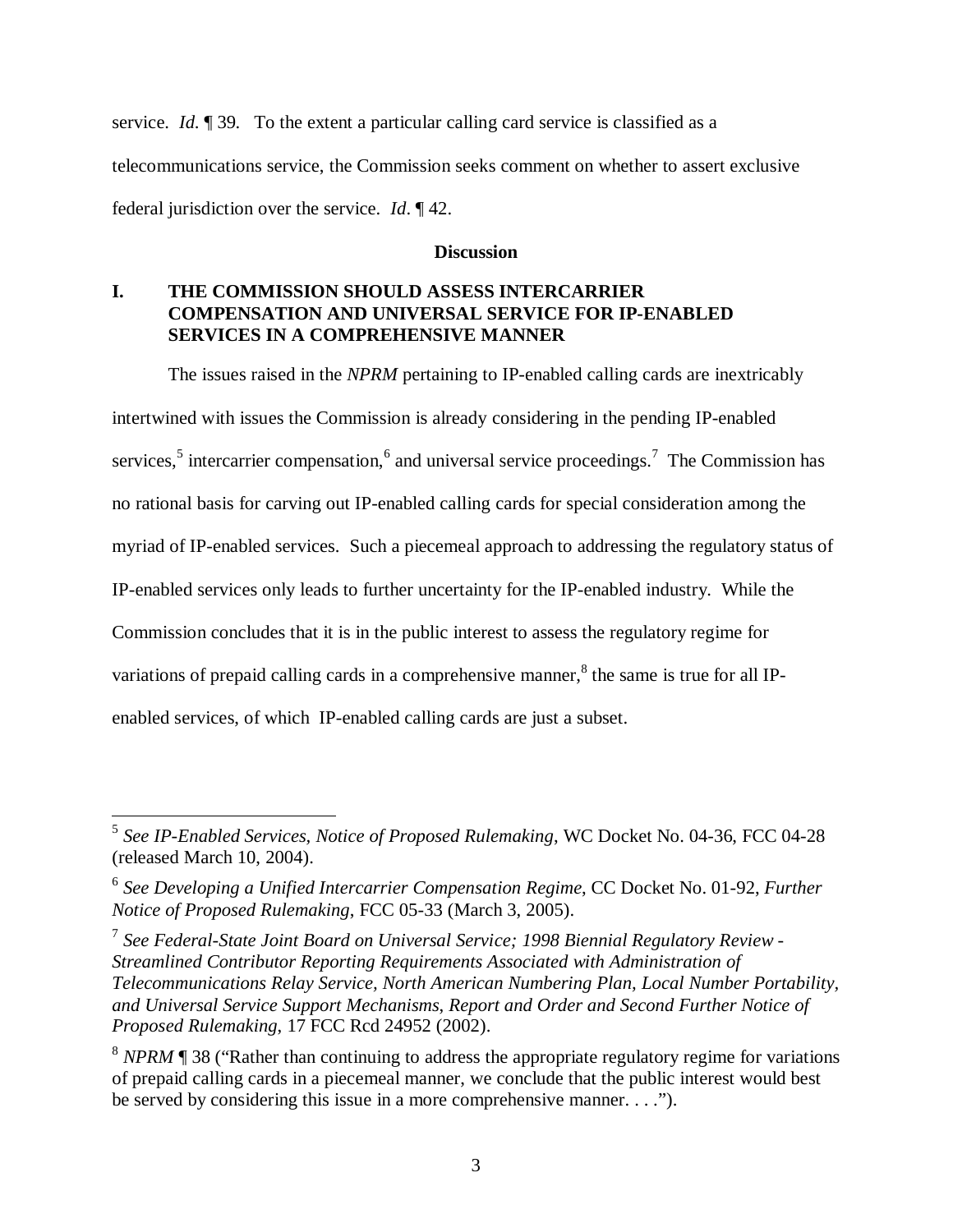In the *NPRM*, the Commission seeks comment on what degree of enhanced functionality is sufficient to classify an IP-based calling card service as an information rather than a telecommunications service. In the pending *IP-Enabled Services NPRM*, however, the Commission has already requested specific comment on how to classify different categories of IP-enabled services between telecommunications and information services*. IP-Enabled Services NPRM* ¶ 43. IP-enabled calling card applications and networks fall squarely within those services and facilities contemplated by the Commission in its pending IP-enabled services *NPRM*. There is no reason for the Commission to consider IP-enabled calling cards separately from its consideration of other IP-enabled services. Premature action in this proceeding to classify IP-enabled calling cards could unnecessarily prejudice the outcome of the *IP-Enabled Services* and *Intercarrier Compensation* proceedings. Rather than adopting a piecemeal approach to determining the regulatory and jurisdictional classification of IP-enabled services, the Commission should seek to provide certainty in a comprehensive manner through action in the IP-enabled services proceeding.

 In addition to a comprehensive approach to assessing the appropriate regulatory and jurisdictional classification of IP-enabled services, the Commission should also pursue comprehensive reform of intercarrier compensation and universal service. The need for reform of the current regimes cannot be over-emphasized. Indeed, were it not for the anachronistic intercarrier compensation and universal service regimes, the Commission and the industry would not be struggling with the issues presented in the instant *NPRM*. Comprehensive reform of these regimes will end the need for fact-specific evaluations, such as the one the Commission has

4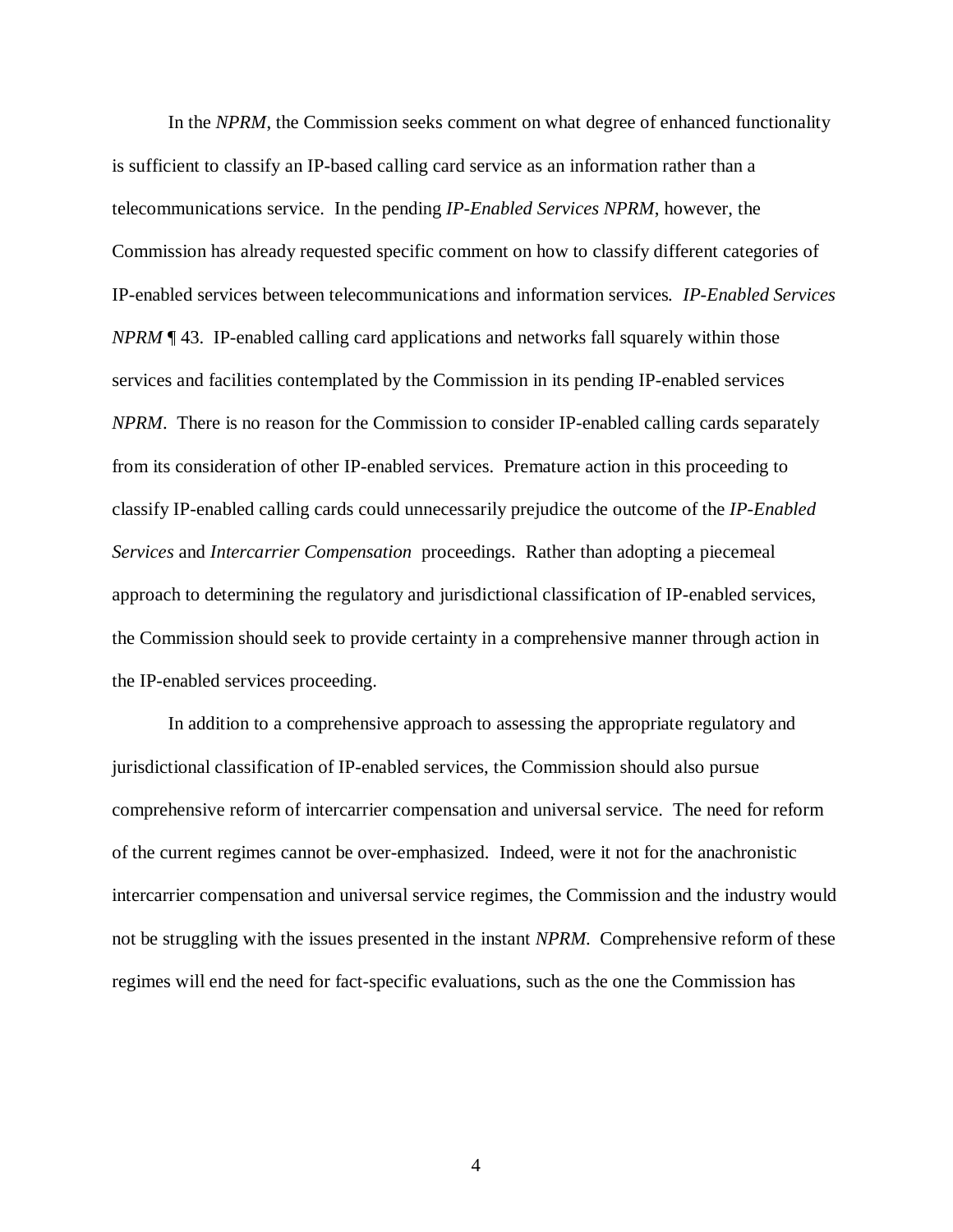embarked on in this proceeding.<sup>9</sup> The public interest would be far better served if the Commission were to resolve broader intercarrier compensation and universal service issues in a comprehensive manner rather than adopting service-specific rulings in a piecemeal fashion.<sup>10</sup>

# **II. THE COMMISSION'S ACTIONS SHOULD SUPPORT CONTINUED INVESTMENT IN IP-ENABLED NETWORKS**

 The VON Coalition urges the Commission when acting in this proceeding to be mindful of the significant value added by IP-enabled networks. As the VON Coalition has demonstrated previously, in contrast to plain old telephone service, voice service provided on an IP network is an application just like email, streaming audio, streaming video, and web browsing.<sup>11</sup> Because it is provided in IP form, voice applications can be combined with other IP-based applications. In real terms, this means that IP-enabled networks increase the reliability and robustness of IP applications. The benefits of IP-enabled services include cost savings for consumers, reduced operational costs for providers, advanced features unavailable with traditional circuit-switched telephony, increased competition, increased infrastructure investment, accelerated broadband deployment, improvements in emergency services, lower cost communications for rural and government users, increased access for persons with disabilities, and increased worker productivity.

 $\overline{a}$ 

<sup>9</sup> *See* Comments of SBC Communications Inc., WC Docket No. 05-68 (April 15, 2005) at n.4 ("[I]f the Commission successfully and comprehensively reforms its intercarrier compensation rules and adopts a unified approach to intercarrier compensation, it could obviate any need for service specific intercarrier compensation rules addressing prepaid calling card services.").

 $10$  Interim rules applicable to all IP-enabled services, might provide needed regulatory certainty until the Commission adopts comprehensive rules in the pending IP-enabled services, intercarrier compensation, and universal service proceedings. Rather than carving out subcategories, such as IP-enabled prepaid calling card services, the VON Coalition supports the adoption of interim compensation rules which would apply reciprocal compensation rates for the termination of all IP-enabled services.

<sup>&</sup>lt;sup>11</sup> *See, e.g.*, VON Coalition, Comments, WC Docket No. 04-36 (May 28, 2004).